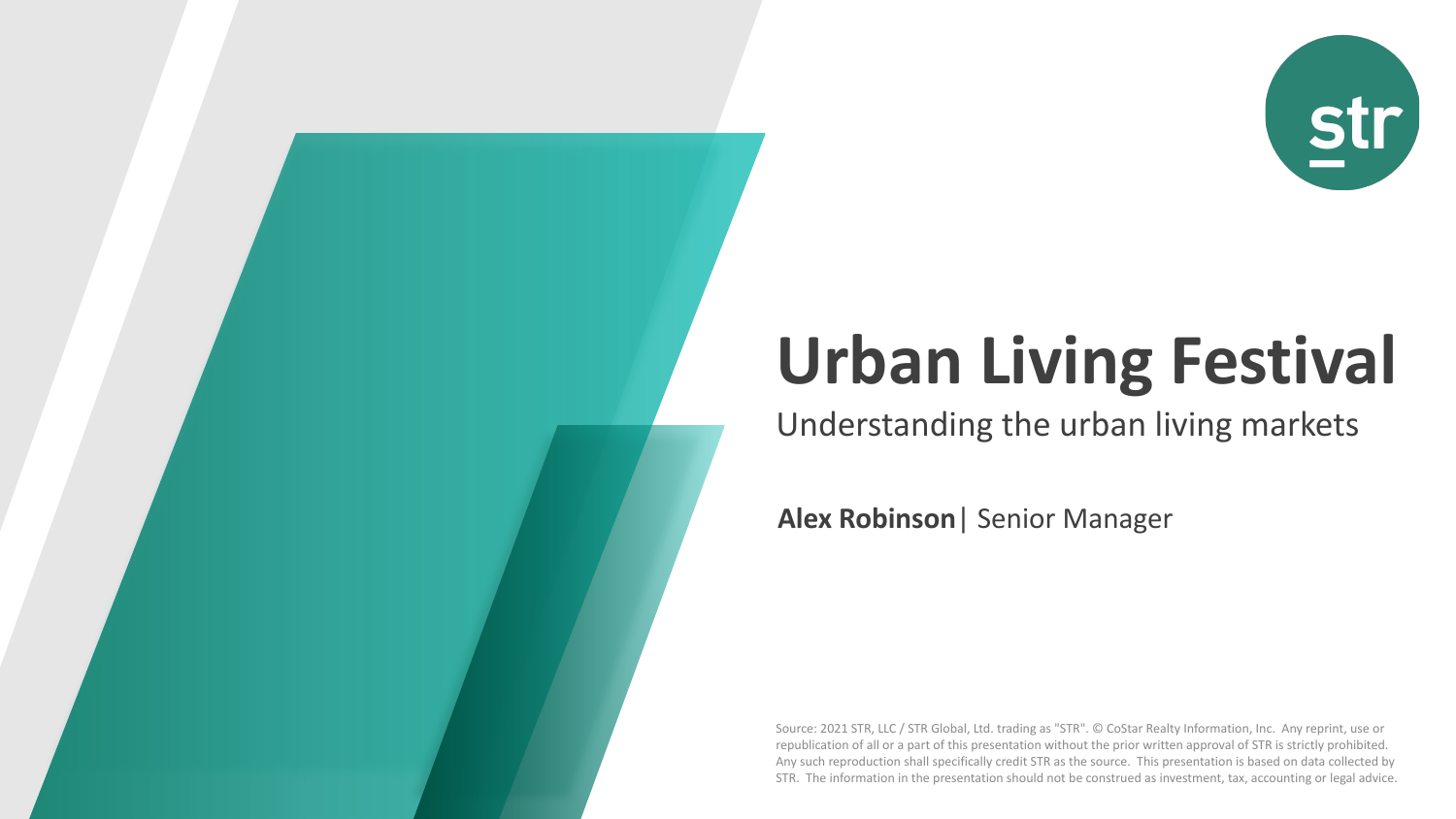# **European country occupancy holding steady, albeit at different levels**

Rolling 7 days Occupancy (Total Room Inventory) indexed to 2019, 2021



**st**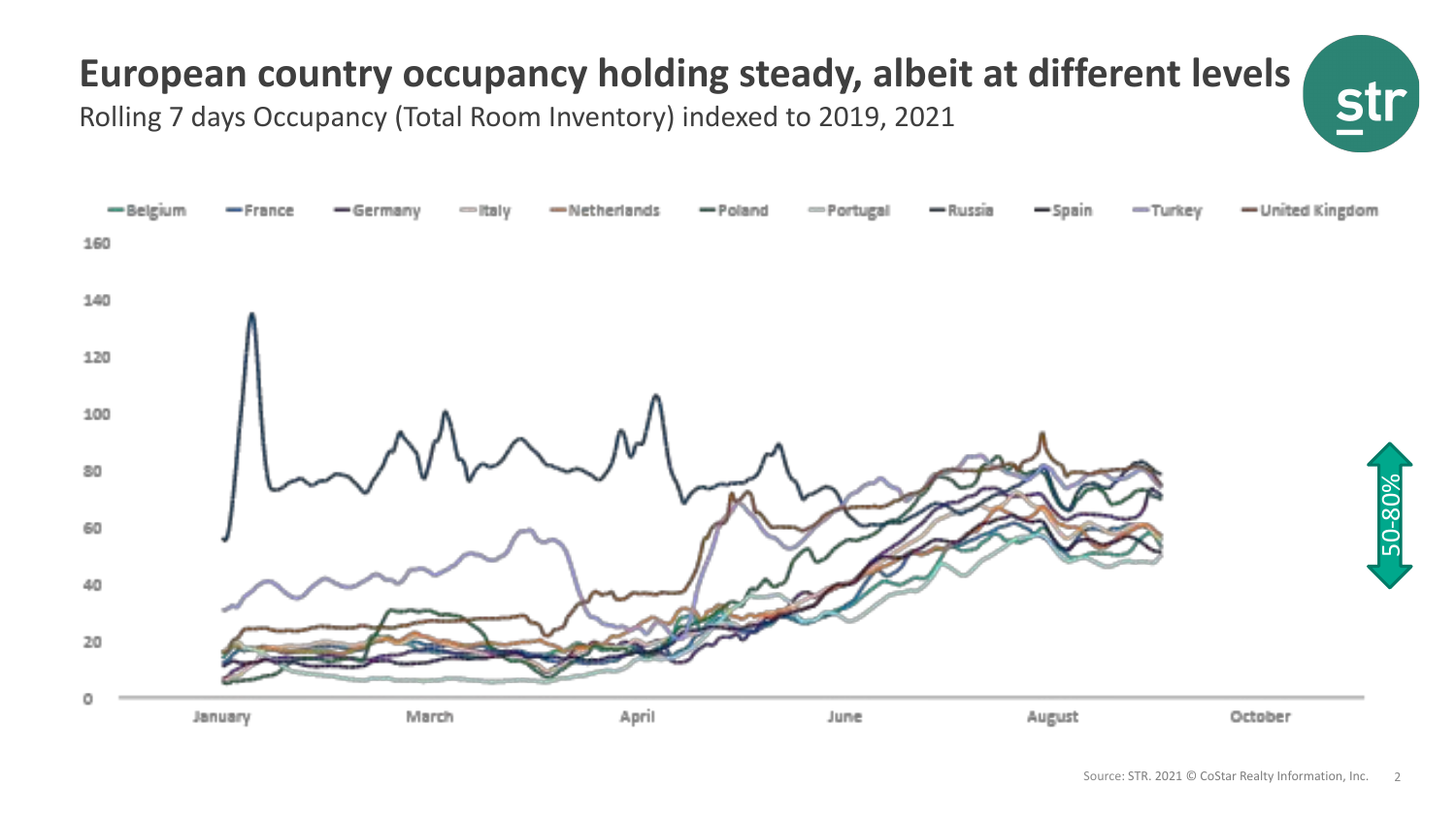#### **European cities have had a dire year YTD…. however,**

European major markets, Occupancy (standard), September YTD 2021





Source: STR. 2021 © CoStar Realty Information, Inc.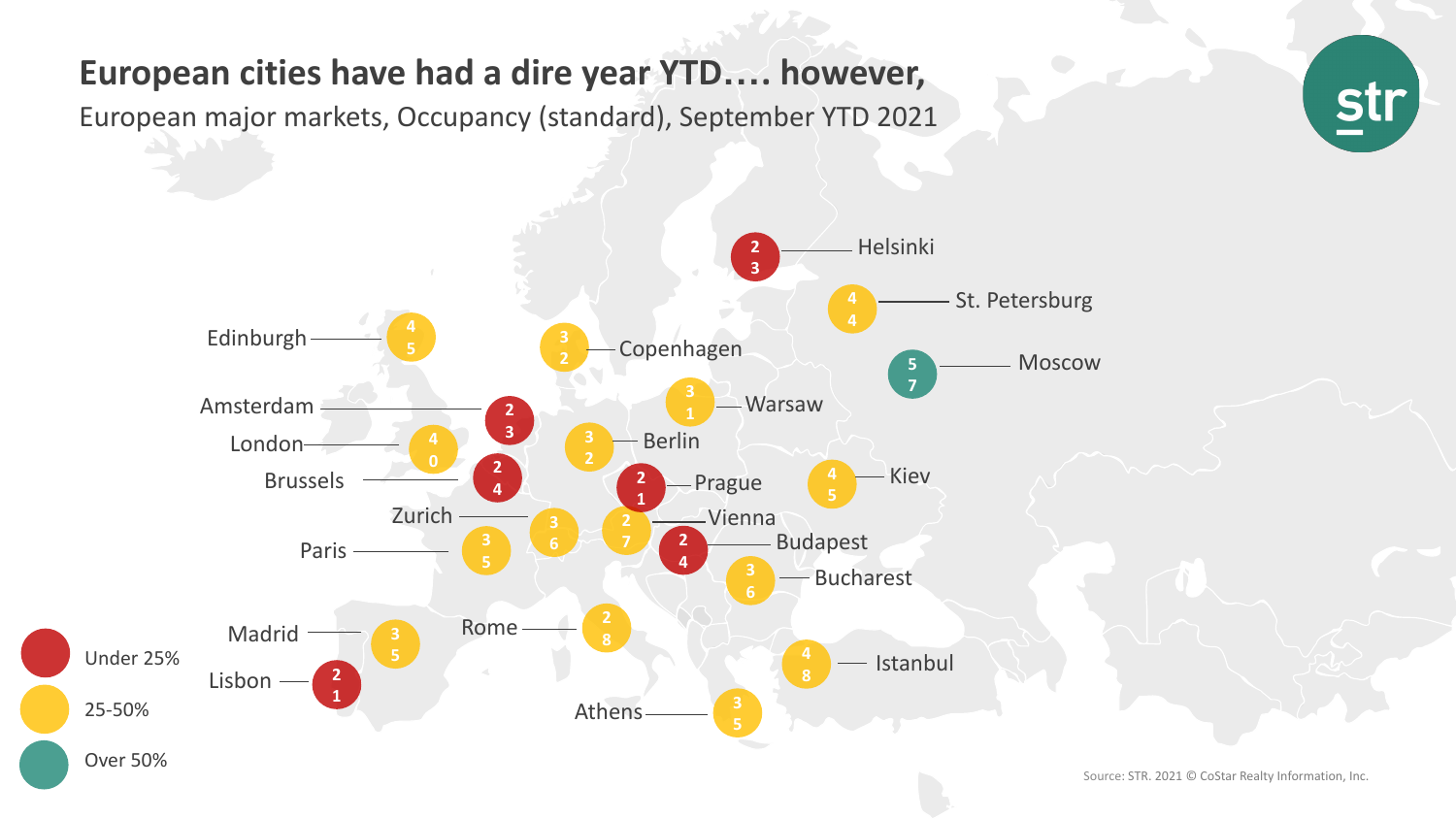#### **… even cities are achieving half decent occupancies in September…**

European major markets, Occupancy (standard), September 2021



str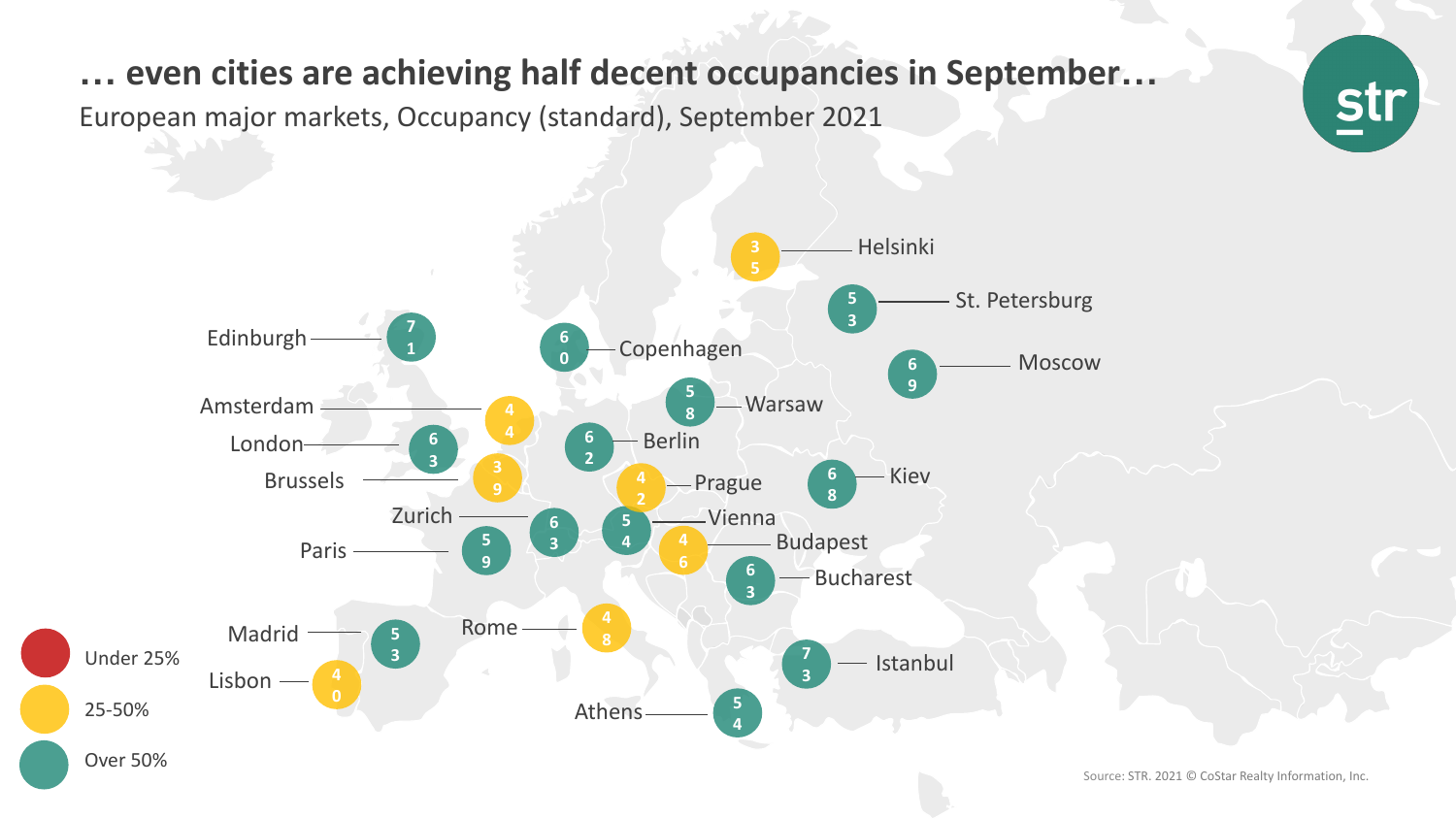#### **… open hotels are indexing 50-80% of 2019 occupancies**

European major markets, Occupancy (standard) indexed to 2019, September 2021



<u>str</u>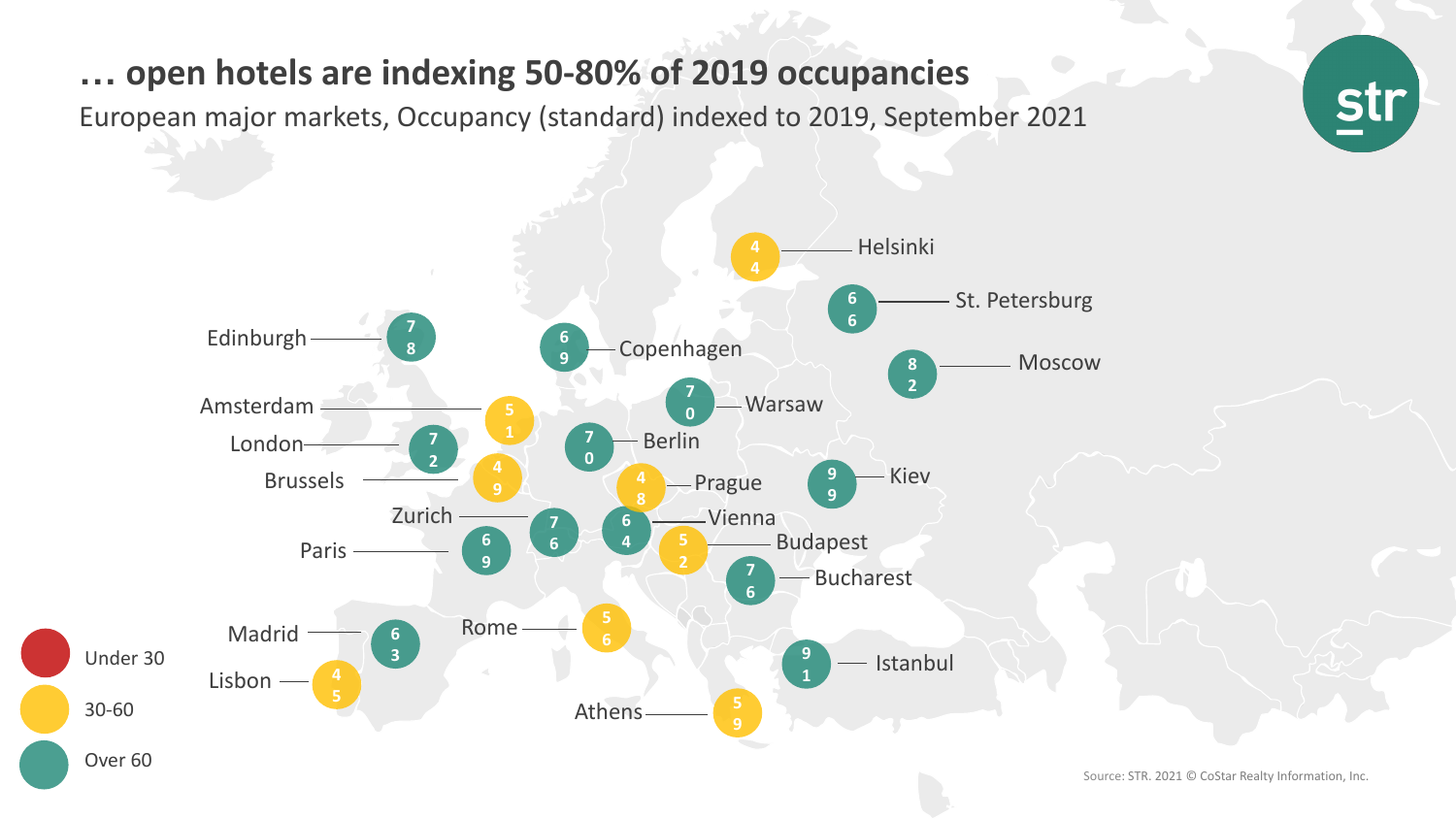# **Looking further ahead, visibility is low, but some events stand out…**

Occupancy on the books next 365 days by collapsed class, As of September  $6<sup>th</sup>$  2021

![](_page_5_Figure_2.jpeg)

<u>s</u>tı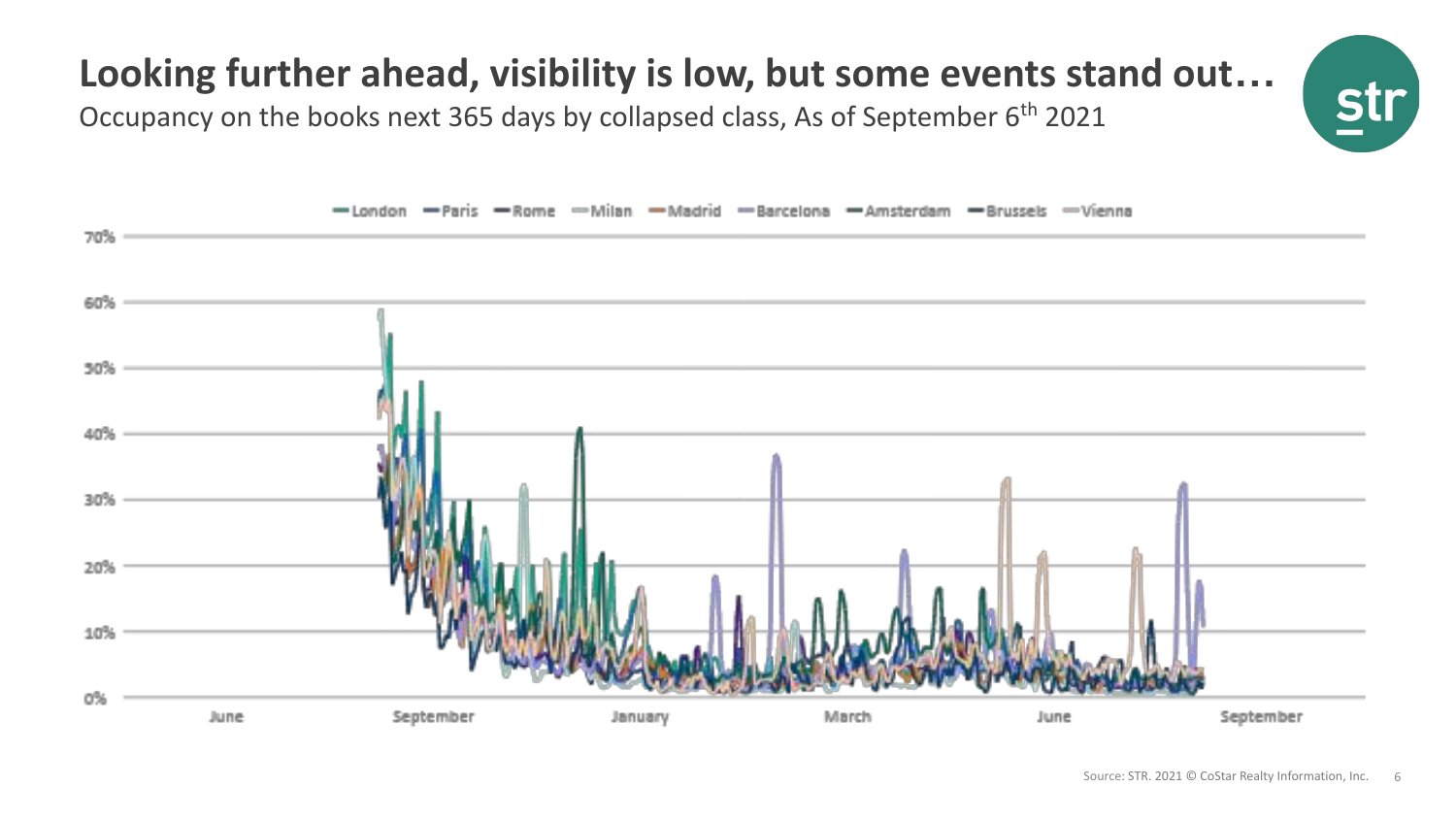## **.. and demand is stable for October (but comps will be harder)**

Occupancy on the books next 28 days aggregate

![](_page_6_Picture_2.jpeg)

![](_page_6_Figure_3.jpeg)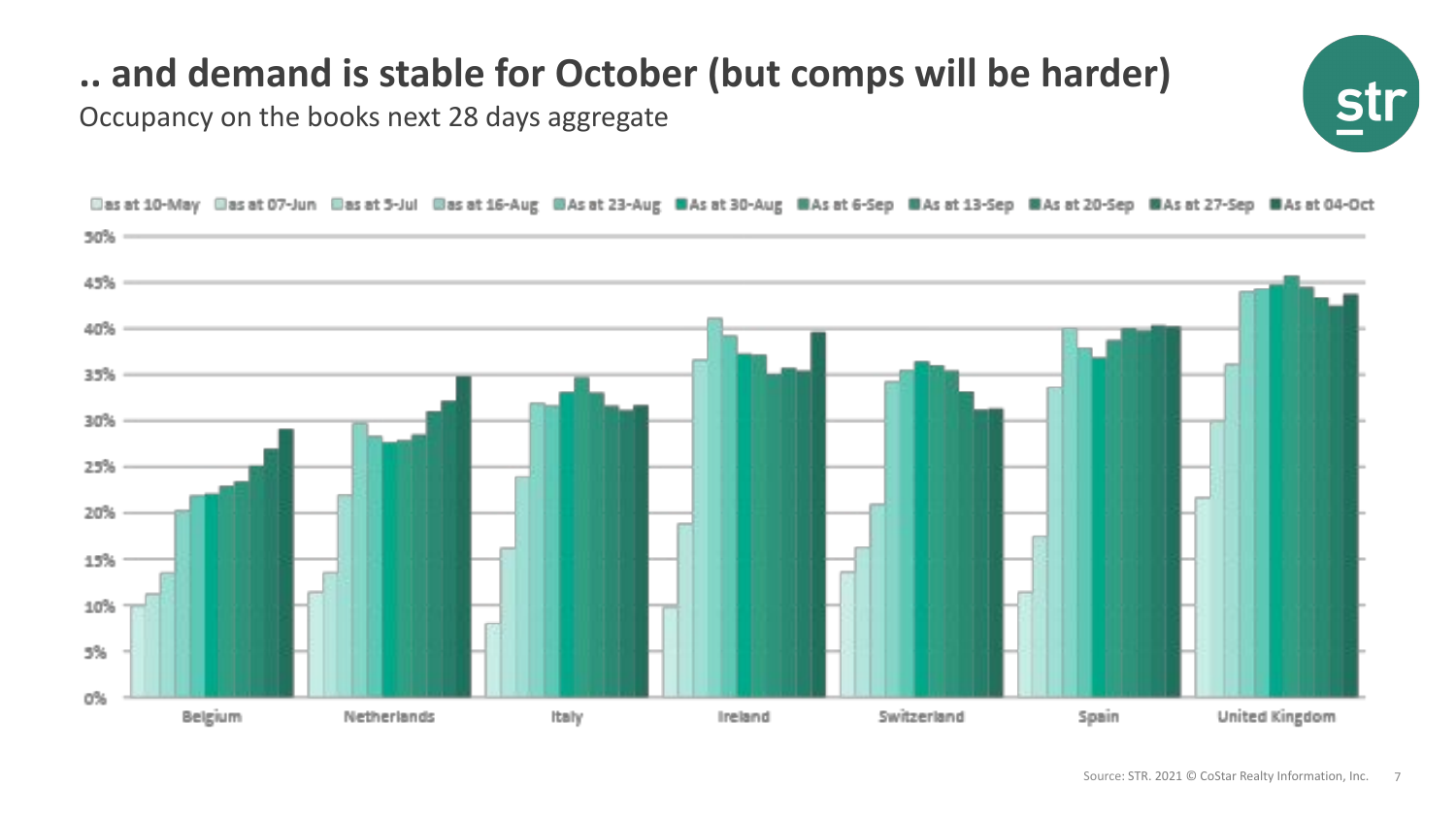## **European rates recover ahead of occupancy**

Countries with highest ADR index, Occupancy (TRI) and ADR (EUR, CC) indexed to 2019, Aug 2021

![](_page_7_Picture_2.jpeg)

![](_page_7_Figure_3.jpeg)

Source: STR. 2021 © CoStar Realty Information, Inc.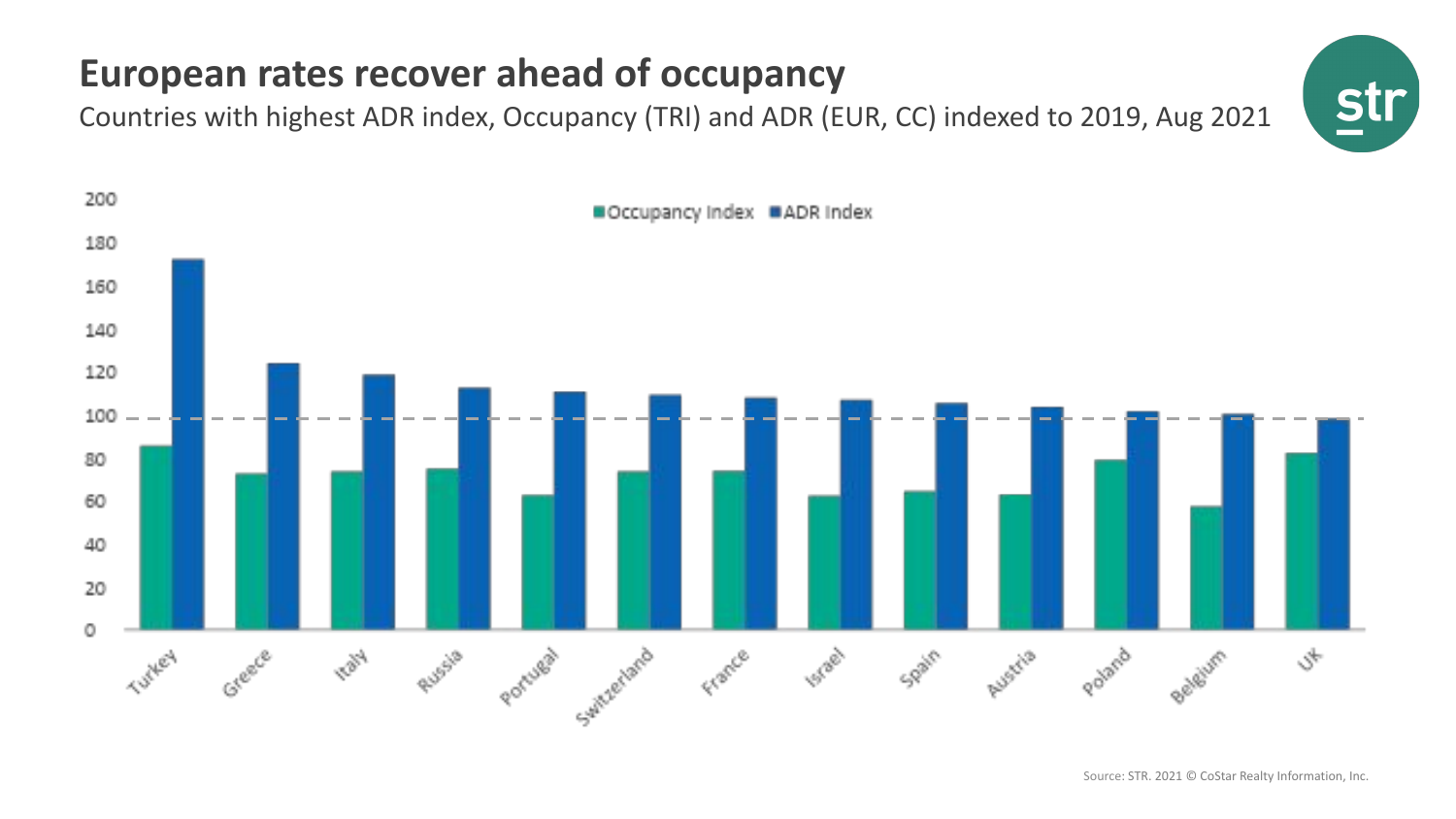#### **Lux/Upper Up have the best rate growth…**

ADR indexed to 2019, EUR CC, August 2021

![](_page_8_Figure_2.jpeg)

![](_page_8_Figure_3.jpeg)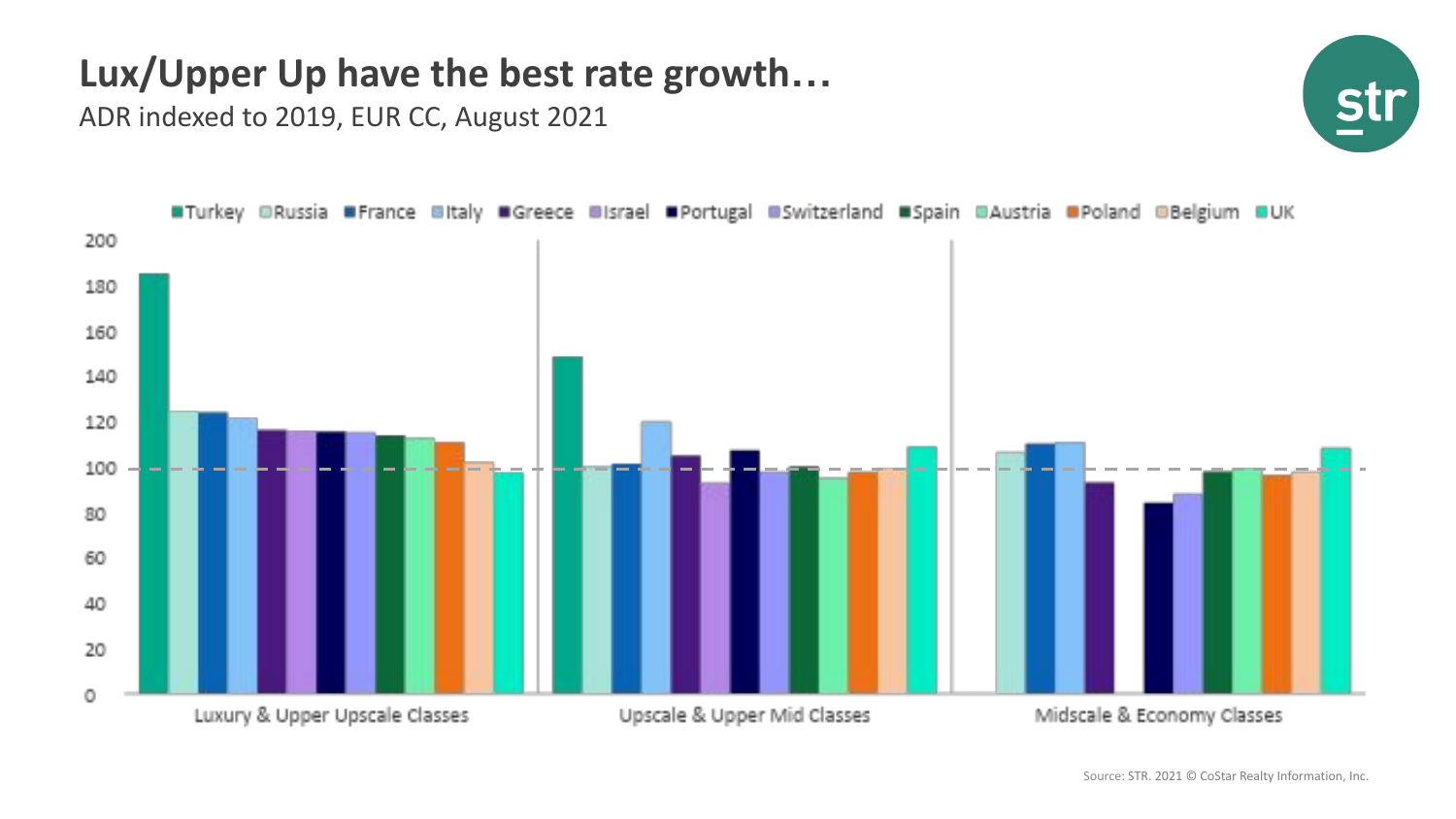# **Labour Costs POR currently much higher than 2019 levels**

U.K., Labour Costs POR, Aug YTD 2019 and 2021, USD CC

![](_page_9_Figure_2.jpeg)

![](_page_9_Picture_3.jpeg)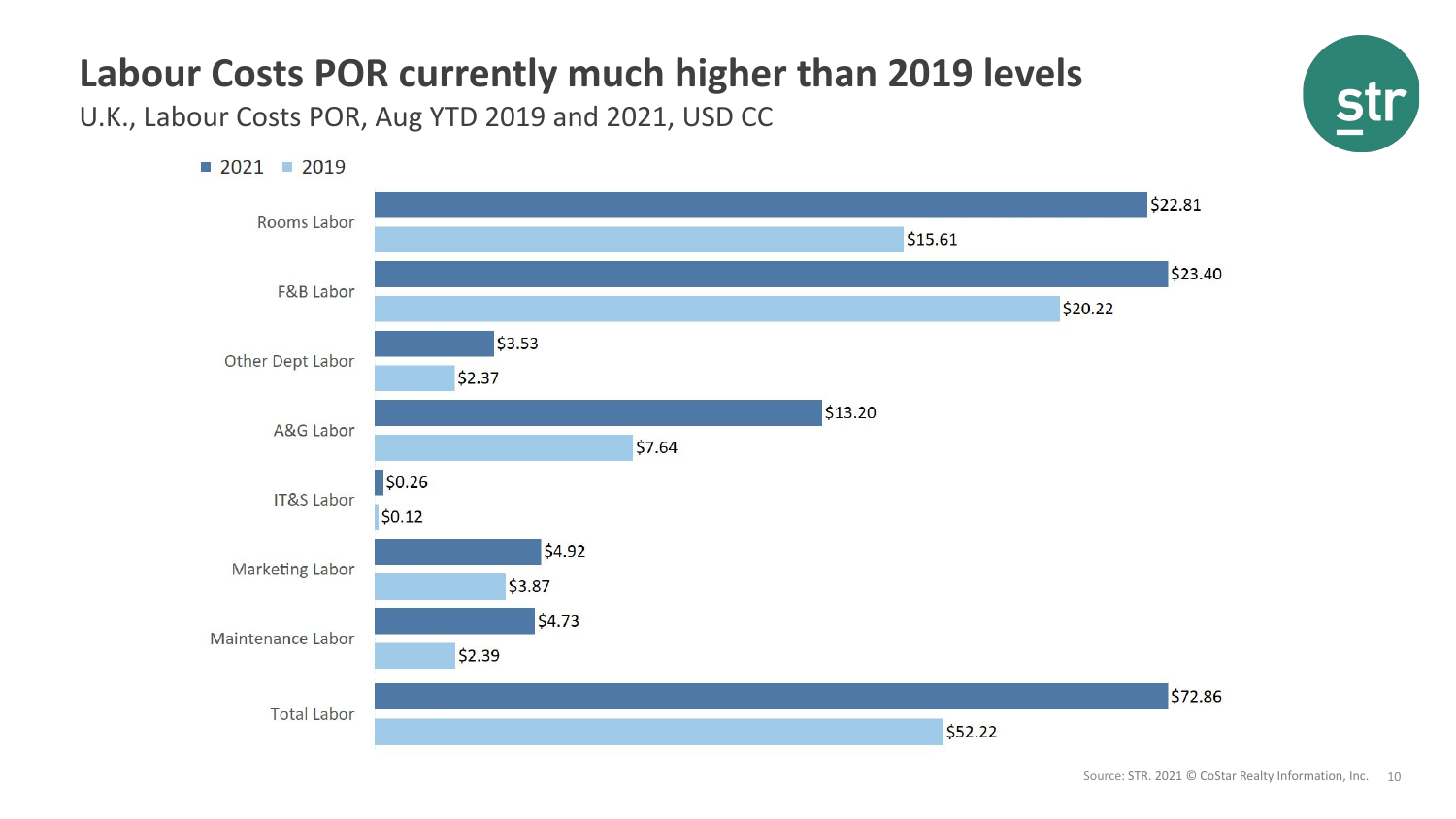## **Serviced Apartments keep their occupancy premium on hotels**

United Kingdom, Occupancy, Serviced Apartments & Total Performance, 2019 – August 2021

![](_page_10_Picture_2.jpeg)

![](_page_10_Figure_3.jpeg)

© 2019 STR. All Rights Reserved.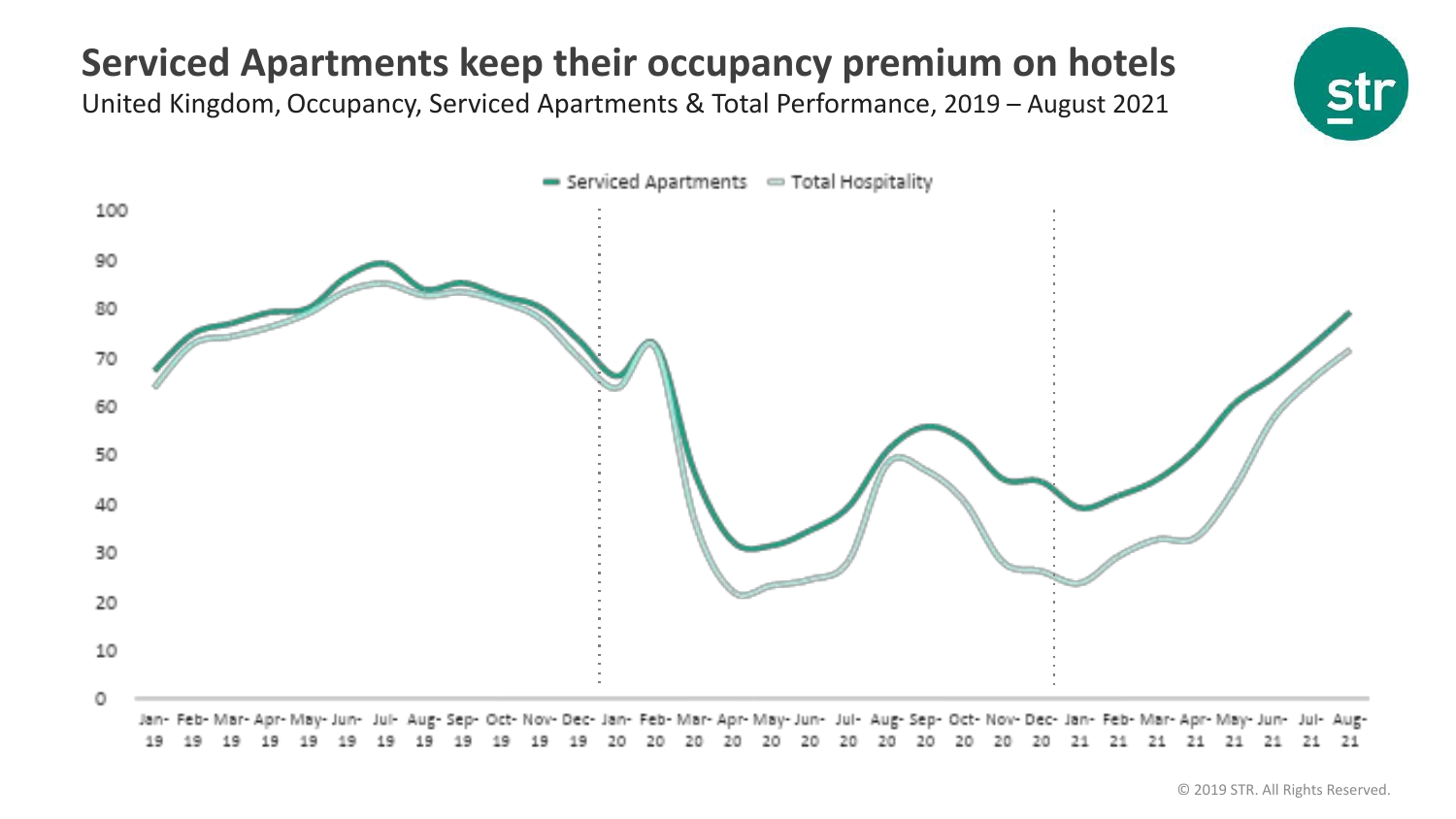## **ADR premium also remains due to space, location, & class mix**

United Kingdom, ADR, GBP, Serviced Apartments & Total Performance, 2019 – August 2021

![](_page_11_Picture_2.jpeg)

![](_page_11_Figure_3.jpeg)

© 2019 STR. All Rights Reserved.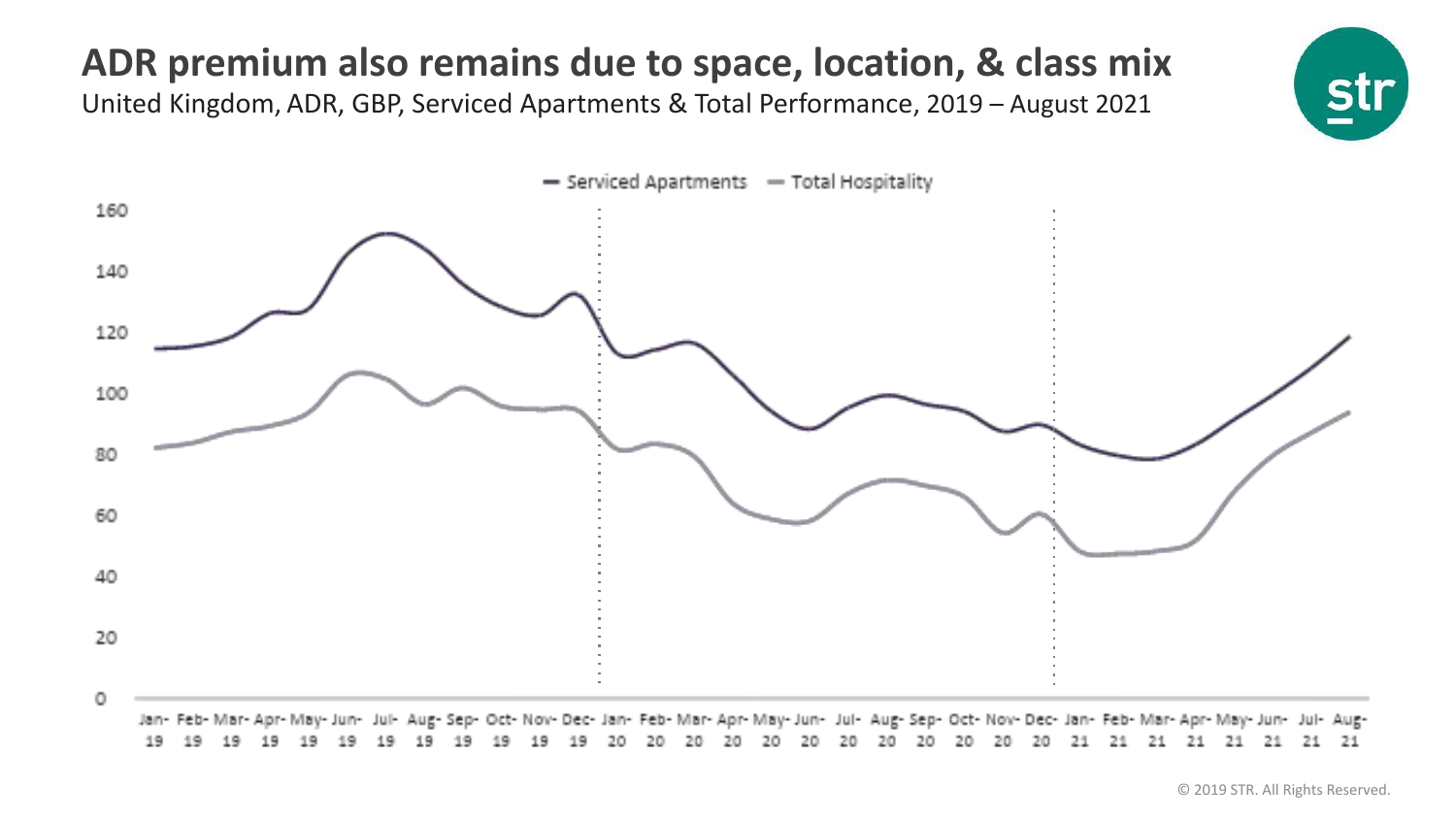## **That premium is wider in the capital**

London, Occupancy, Serviced Apartments & Total Performance, 2019 – August 2021

![](_page_12_Figure_2.jpeg)

**sti**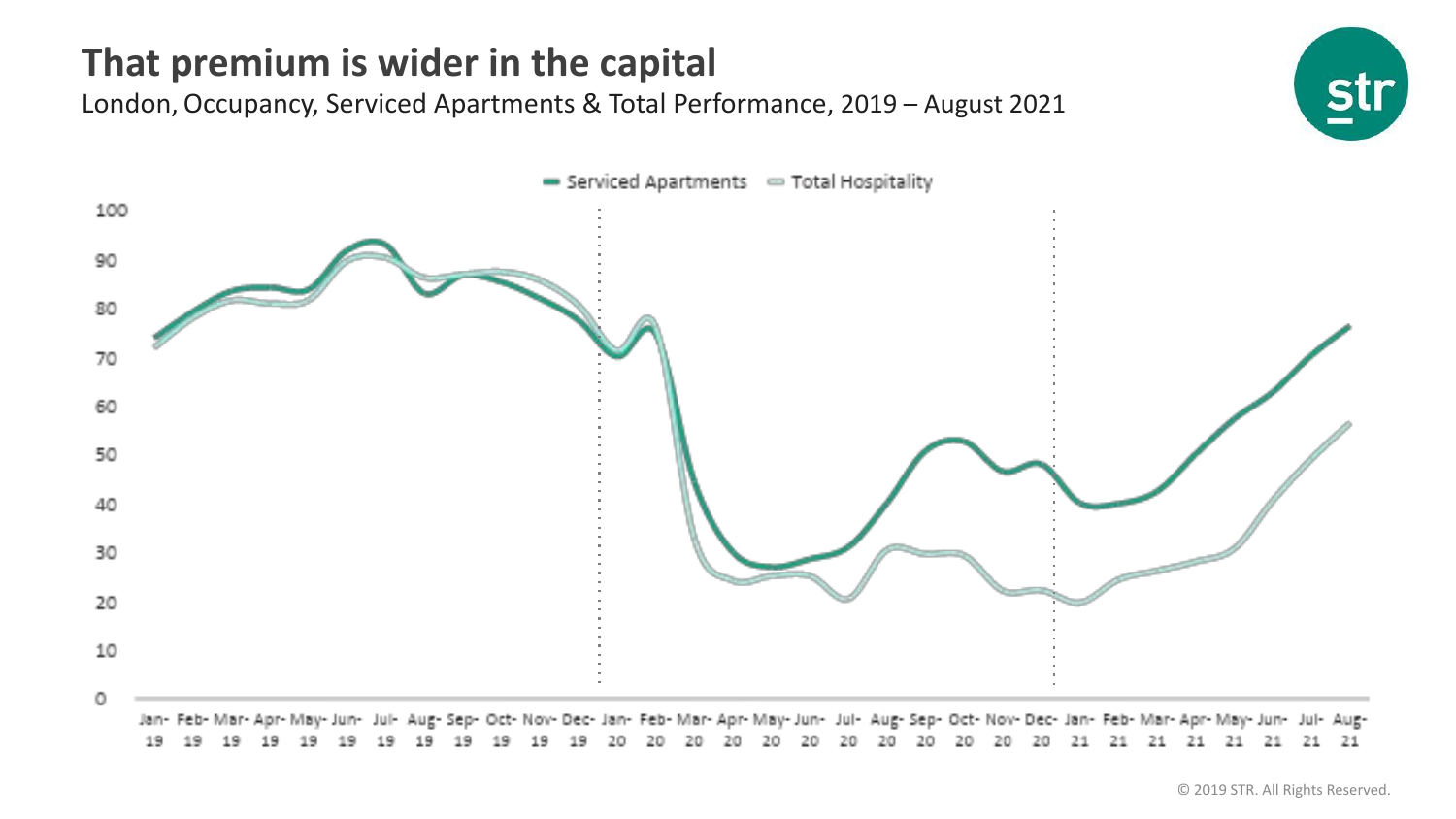# **Significant percentage of existing supply also in the pipeline**

Top 10 markets in terms of Supply, Serviced apartments

![](_page_13_Figure_2.jpeg)

str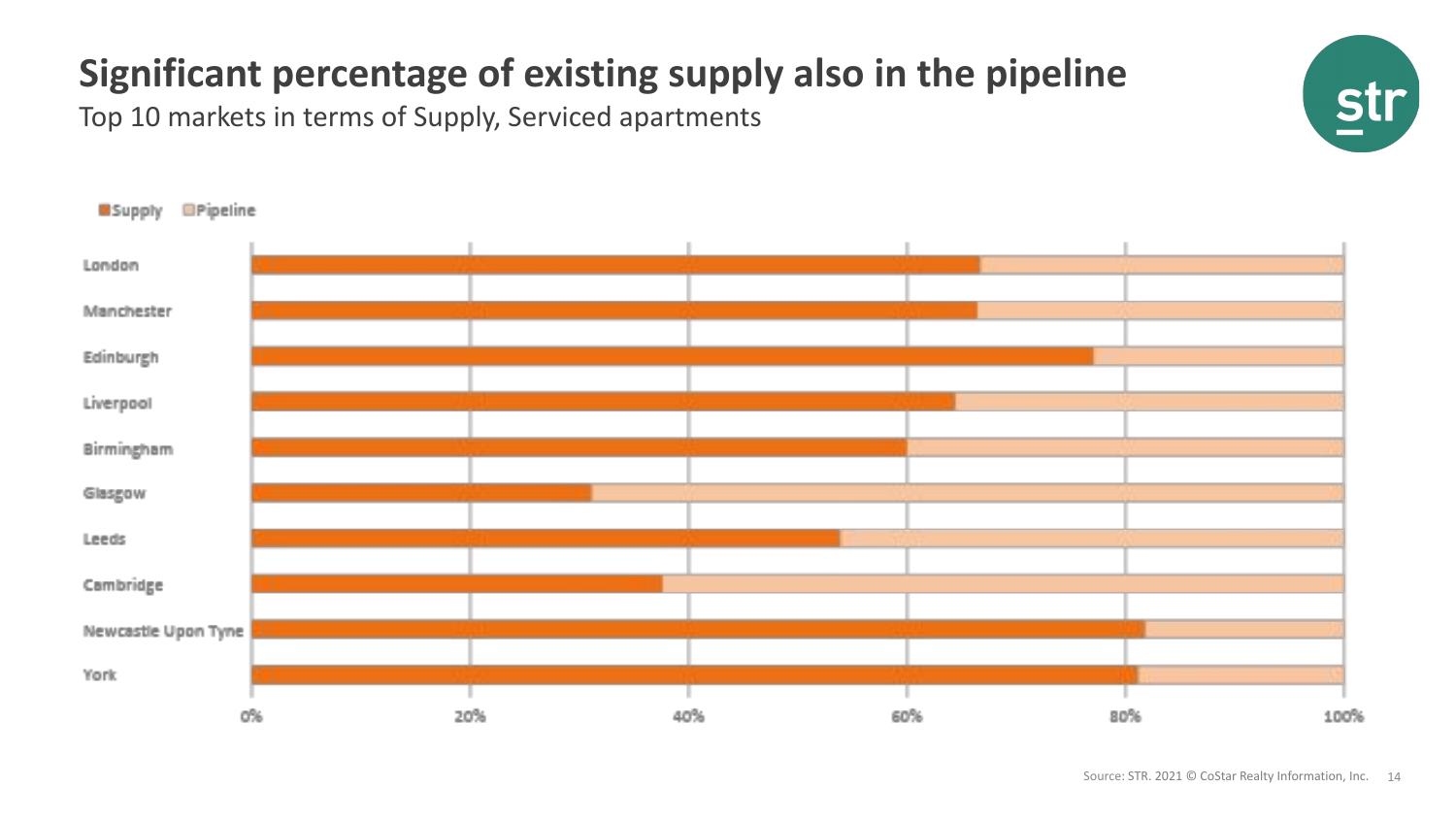![](_page_14_Picture_0.jpeg)